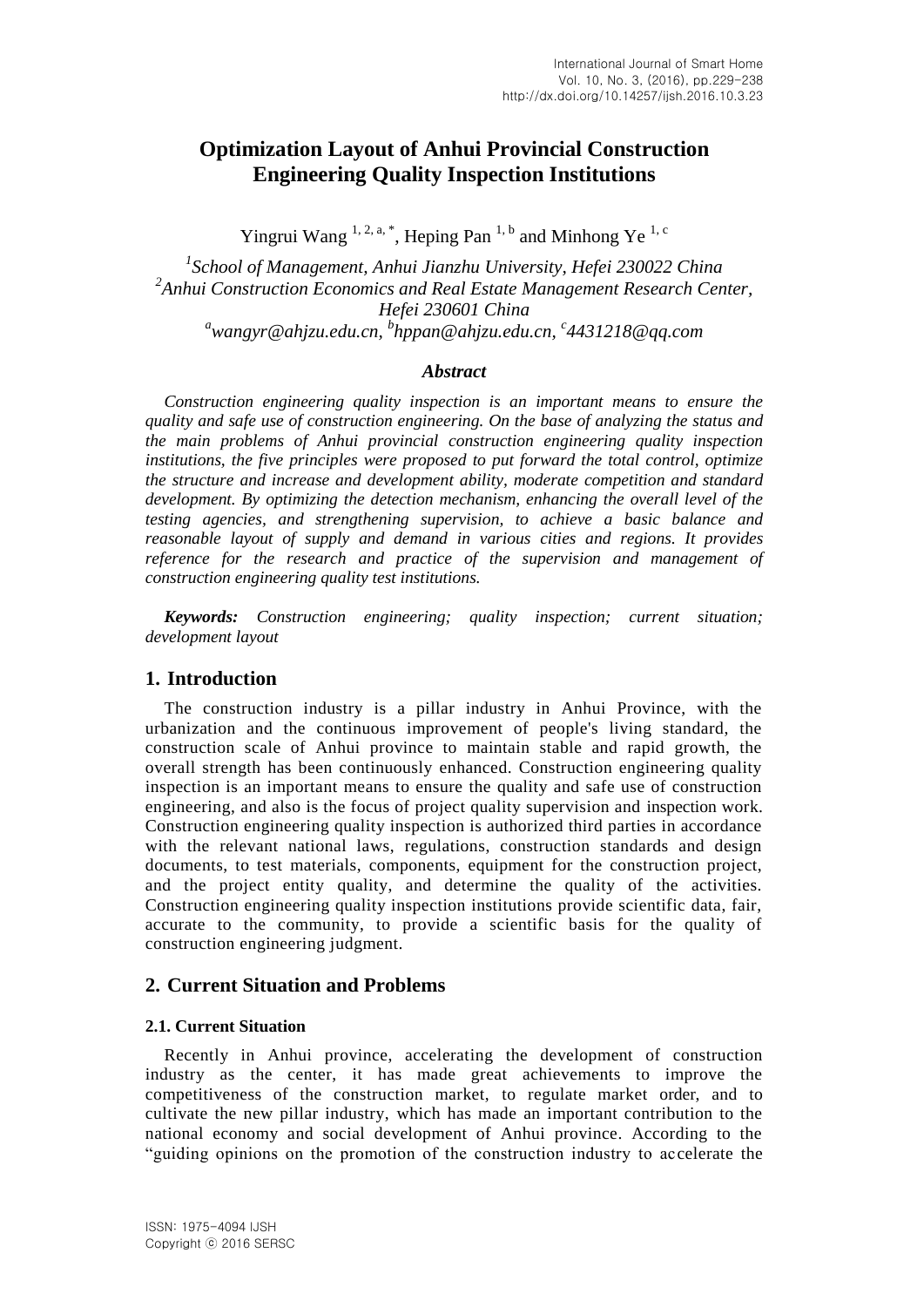transformation and upgrading development of the people's government of Anhui province" ([2013] No. 4), it is expected to 2015, the province's construction industry output value will reach 7000 billion Yuan, to 2017, the province's construction industry output value of over ten thousand billion Yuan, it will be listed into the large province ranks of construction industry, (Figure 1). With the overall progress of the construction industry, construction engineering quality inspection institutions show a thriving scene. Under these conditions, good construction quality supervision has become an extremely challenging task [1]. Construction quality supervision is an aspect of construction management and is the most complex in content [2].



**Figure 1. The Trend of Total Output Value of Construction Industry in Anhui Province**

|           | Amount | Property         |                |                |                | Professional detection category |                |                |                |                |                |                |  |
|-----------|--------|------------------|----------------|----------------|----------------|---------------------------------|----------------|----------------|----------------|----------------|----------------|----------------|--|
| Area      |        | <b>Utilities</b> | Enterprises    |                | Other          | <b>WS</b>                       | <b>BS</b>      | <b>MS</b>      | CW             |                | SS             | IE             |  |
|           |        |                  | SO             | P              |                |                                 |                |                |                | ES             |                |                |  |
| Hefei     | 38     | 3                | 9              | 24             | $\overline{2}$ | 30                              | 11             | 16             | 4              | 9              | 8              | 8              |  |
| Wuhu      | 15     | $\overline{0}$   | $\overline{2}$ | 12             | 1              | 13                              | 2              | 5              | $\overline{0}$ | 1              | $\overline{2}$ | 1              |  |
| Bengbu    | 5      | $\overline{2}$   | 1              | 1              | 1              | 4                               | $\overline{0}$ | 4              | $\overline{0}$ | $\overline{2}$ | $\mathbf{1}$   | $\overline{2}$ |  |
| Huainan   | 4      | $\mathbf{1}$     | $\mathbf 1$    | $\overline{2}$ | $\overline{0}$ | 3                               | $\overline{0}$ | $\overline{2}$ | $\overline{0}$ | 1              | 1              | 1              |  |
| Huaibei   | 4      | $\mathbf{0}$     | $\overline{0}$ | 3              | $\mathbf{1}$   | 4                               | $\overline{0}$ | 1              | $\overline{0}$ | 1              | $\overline{0}$ | $\mathbf{1}$   |  |
| Suzhou    | 6      | $\overline{2}$   | 1              | $\overline{2}$ | $\mathbf{1}$   | 6                               | $\overline{0}$ | 4              | $\overline{0}$ | $\overline{2}$ | $\overline{0}$ | $\overline{0}$ |  |
| Anging    | 13     | 3                | 5              | $\overline{4}$ | $\mathbf{1}$   | 12                              | 1              | 10             | $\overline{0}$ | $\overline{2}$ | $\overline{0}$ | 3              |  |
| Lu'an     | 10     | $\overline{2}$   | $\overline{4}$ | 4              | $\overline{0}$ | 10                              | $\Omega$       | 7              | $\overline{0}$ | $\overline{2}$ | $\theta$       | 1              |  |
| Fuyang    | 9      | $\mathbf{0}$     | $\overline{2}$ | $\overline{4}$ | 3              | 8                               | $\overline{0}$ | 5              | $\overline{0}$ | 1              | 1              | 1              |  |
| Chuzhou   | 11     |                  | $\overline{2}$ | $\overline{4}$ | 4              | 11                              | $\overline{0}$ | 6              | $\overline{0}$ | 1              | 1              | 1              |  |
| Ma'anshan | 10     | $\overline{0}$   | 3              | 6              | 1              | 10                              | $\overline{2}$ | 5              | $\overline{0}$ | 3              |                | 2              |  |
| Chizhou   | 6      | $\overline{0}$   | $\overline{2}$ | $\overline{4}$ | $\overline{0}$ | 5                               | $\overline{0}$ | 3              | $\overline{0}$ | 1              | $\theta$       | 1              |  |
| Tongling  | 5      | $\overline{0}$   | $\mathbf{1}$   | $\overline{4}$ | $\overline{0}$ | 5                               | 2              | $\overline{2}$ | $\overline{0}$ | 1              | $\theta$       | 1              |  |
| Xuancheng | 9      | $\overline{2}$   | 3              | $\overline{4}$ | $\overline{0}$ | 7                               | $\Omega$       | 7              | $\overline{0}$ | 1              | 1              | $\overline{2}$ |  |
| Huangshan | 9      | $\overline{0}$   | $\overline{4}$ | $\overline{4}$ | $\mathbf{1}$   | 9                               | $\overline{0}$ | 3              | $\overline{0}$ | 1              | $\overline{0}$ | $\overline{0}$ |  |
| Bozhou    | 4      | $\overline{0}$   |                | $\overline{2}$ | $\mathbf{1}$   | 4                               | $\overline{0}$ | 3              | $\overline{0}$ | 1              | $\overline{0}$ | $\overline{0}$ |  |
| Total     | 158    | 16               | 41             | 84             | 17             | 141                             | 18             | 83             | $\overline{4}$ | 30             | 16             | 25             |  |

**Table 1. The Basic Situation of Anhui Provincial Construction Engineering Detection Institutions**\*

\*SO: State-owned; P: Private; WS: Witness sampling; BS: Basement structure; MS: Main structure; CW: Curtain wall; ES: Energy saving; SS: Steel structure; IE: Indoor environment.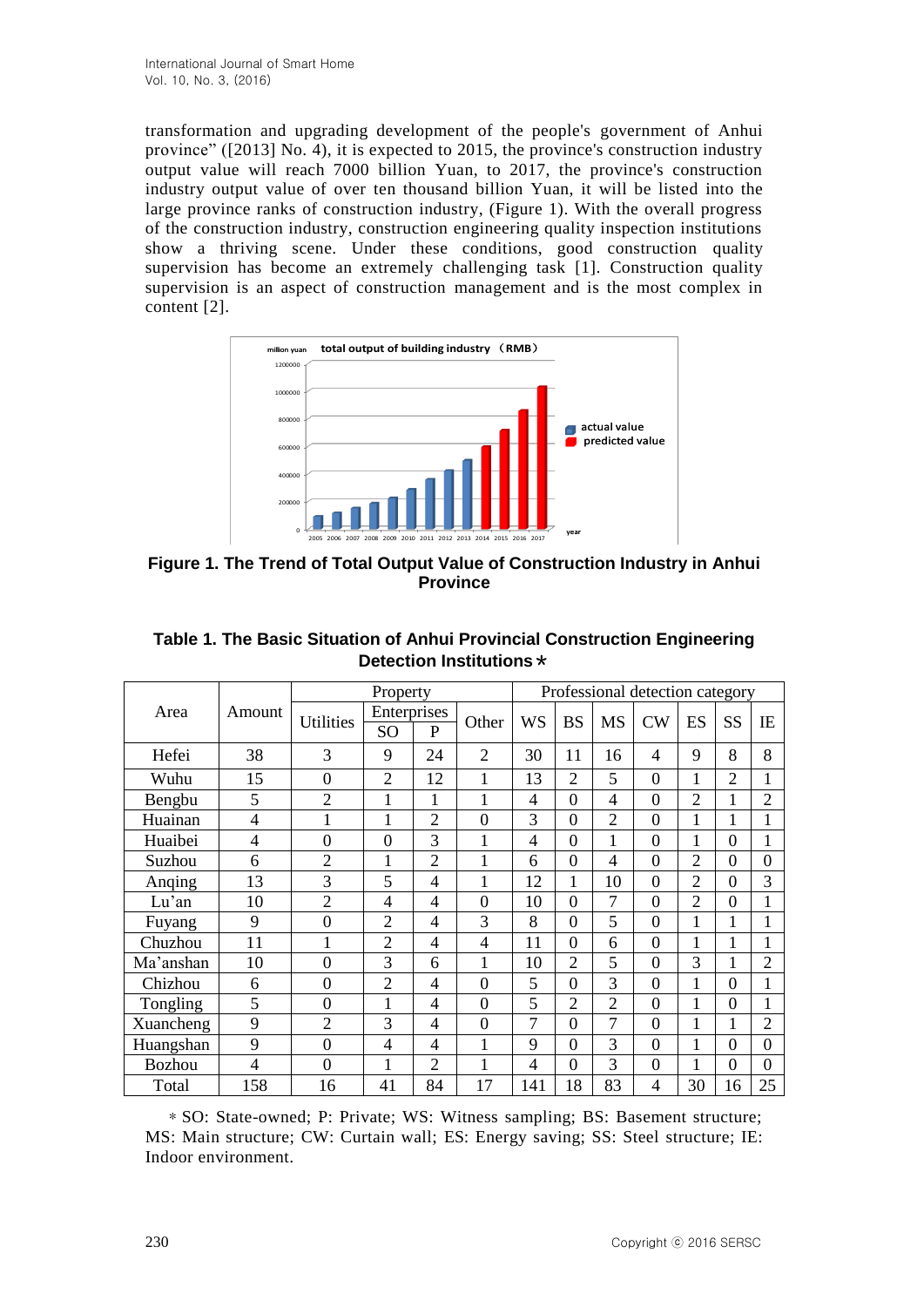In 2005, after the "No. 141" of the Ministry of construction promulgated, the construction engineering testing market of Anhui province was moderately open, and formulated a series of management system, according to the laws for approval, management and monitoring construction engineering quality test institutions. After market liberalization, various types of social capital influx detection market, a number of private capitals have joined the project quality testing agencies. Some detection institutions of construction project subjected to all levels of Government Quality Supervision Department and the quality of laboratory enterprises also have to transform the social intermediary institution, the monopoly based testing market pattern in the past was broken, and the new pattern of diversification detection market began to appear. The number of construction engineering quality test institutions has rapidly grown; non state detection institutions enhance the vitality of the detection market. At present, there has 158 construction engineering quality test institutions in Anhui province, covering the witness sampling inspection and special inspection of all projects; it has 3458 employees, including 1870 technicians (see Tables 1-2). With the expansion of the scale of construction, construction engineering quality testing workload has increased year by year, only in 2013, the province's total output value of construction engineering quality detection reached 6.85 billion Yuan.

| Area          |        |                                            | Category              |                                 |                             |  |  |  |  |
|---------------|--------|--------------------------------------------|-----------------------|---------------------------------|-----------------------------|--|--|--|--|
|               | Amount | Professional and<br>technical<br>personnel | Intermediate<br>title | Senior<br>professional<br>title | Registered<br>practitioners |  |  |  |  |
| Hefei         | 1186   | 558                                        | 250                   | 110                             | 26                          |  |  |  |  |
| Wuhu          | 341    | 175                                        | 78                    | 26                              | 6                           |  |  |  |  |
| Bengbu        | 98     | 53                                         | 25                    | 1                               | $\overline{2}$              |  |  |  |  |
| Huainan       | 110    | 38                                         | 18                    | 11                              | 6                           |  |  |  |  |
| Huaibei       | 82     | 35                                         | 24                    | 6                               | $\overline{2}$              |  |  |  |  |
| Suzhou        | 97     | 70                                         | 36                    | 4                               |                             |  |  |  |  |
| Anging        | 205    | 144                                        | 67                    | 12                              | 8                           |  |  |  |  |
| Lu'an         | 173    | 111                                        | 46                    | 4                               | 6                           |  |  |  |  |
| Fuyang        | 193    | 114                                        | 45                    | 8                               | 4                           |  |  |  |  |
| Chuzhou       | 178    | 91                                         | 49                    | 5                               | 3                           |  |  |  |  |
| Ma'anshan     | 287    | 154                                        | 87                    | 27                              | 11                          |  |  |  |  |
| Chizhou       | 73     | 49                                         | 26                    | 1                               | $\boldsymbol{0}$            |  |  |  |  |
| Tongling      | 103    | 72                                         | 30                    | 8                               | $\overline{2}$              |  |  |  |  |
| Xuancheng     | 172    | 106                                        | 46                    | 10                              | 5                           |  |  |  |  |
| Huangshan     | 83     | 52                                         | 31                    | $\overline{2}$                  |                             |  |  |  |  |
| <b>Bozhou</b> | 77     | 48                                         | 22                    | 3                               |                             |  |  |  |  |
| Total         | 3458   | 1870                                       | 880                   | 238                             | 84                          |  |  |  |  |

**Table 2. The Staff Situation of Anhui Provincial Construction Engineering Detection Institutions**

#### **2.2 Problems**

#### **2.2.1. Small Scale and Management Norms**

After the enactment of "No. 141", according to the document, Anhui province approved the establishment of various types to meet the requirements of the detection institutions, appearing a lot of small scale of detection institutions. From the registered capital, the registered capital of more than 10 million Yuan have only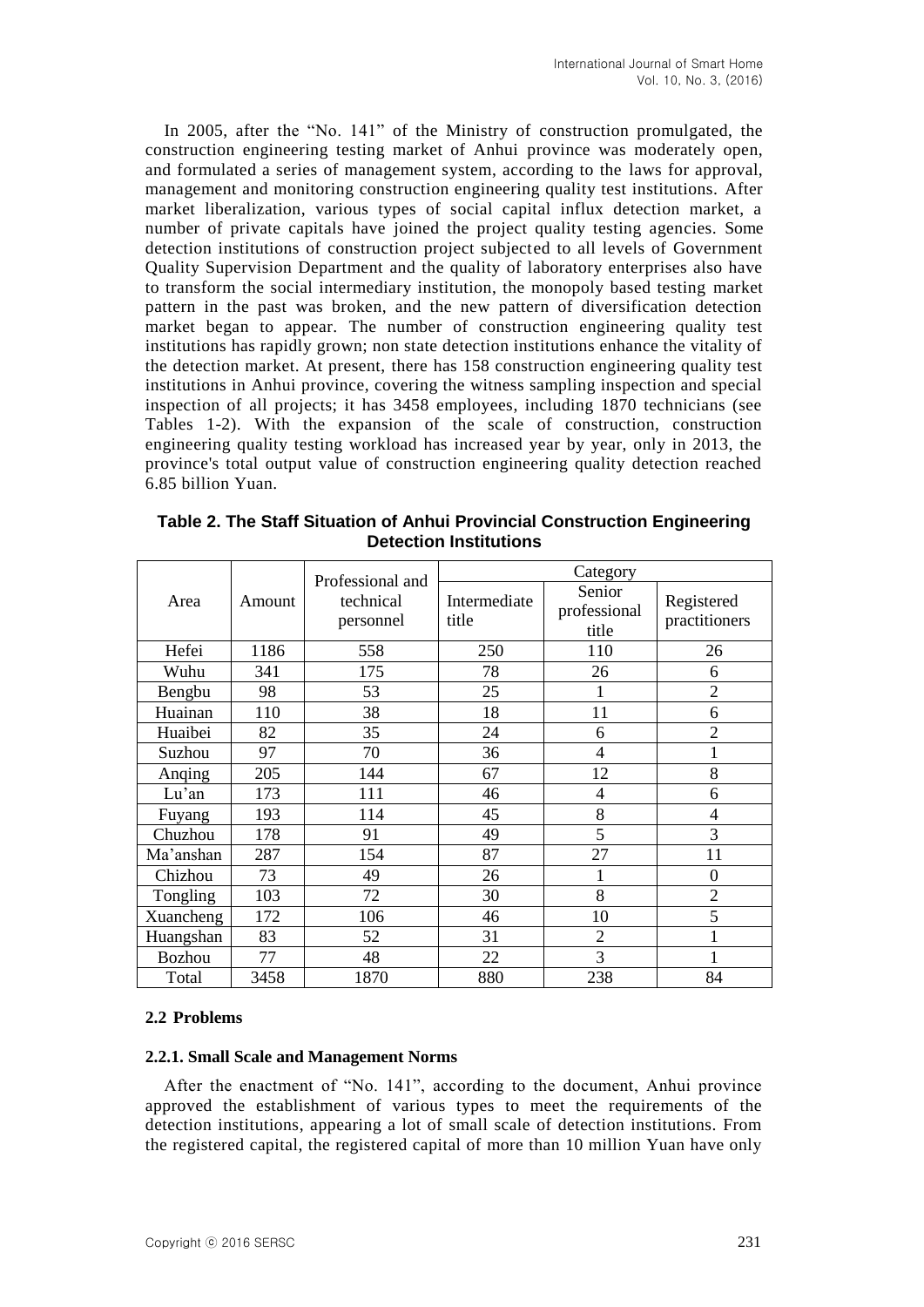6, the registered capital of the about 88% detection institutions was below 2 million Yuan, the scale of most of the detection institutions is relatively small, single detection and technical content is low, only to witness sampling inspection or other individual testing service. Part of detection institutions due to lack of funding, testing laboratory and office space in the form of leasing, cannot guarantee the normal testing environment requirements, to detect the various aspects of management is not standardized. The professional staff number of detection institutions is shortage, poor level of testing personnel, relatively old testing equipment, which cannot deal with development needs of the construction project.

## **2.2.2. Uneven Regional Development**

Because of the different of the construction scale and economic scale, levels of development of detection institutions are different in cities. From the registered capital distribution area of province's cities and testing agencies, the registered capital of 10 million Yuan are less in the detection institutions, there are 5 in Hefei, only 1 in Wuhu. The stronger detection institutions are mainly distributed in Hefei, Wuhu, Ma'anshan, Bengbu, Xuancheng, and Anqing (Figure 2). The registered capital of county-level detection institutions are mostly about 10 million Yuan (Figure 3). The total amount of Hefei detection institutions are most, which is related to the overall size of the larger construction area in Hefei. From the business perspective, part of the region is not engaged in steel structure; the indoor environment and other special inspection operations, curtain wall detection is mainly distributed in the Hefei area (see Table 3).

## **2.2.3 Market Environment Influence**

The relationship of current construction engineering quality test institutions and the detected unit is a kind of principal-agent, and also is the relationship of detection and being detected. Construction engineering quality test institutions as an independent third party intermediary service organization, its mission is to produce scientific data, fair, accurate to the society, for the construction of engineering quality assessment. On the other hand, the detection institutions is also facing the problem of existence, but also to undertake the business in the market, so it needs with the client to establish good relations of cooperation. Part of detection institutions for improper benefits unable to grasp their own position of fairness and justice, issued false reports serious damage to the image of the whole detection institutions, disrupting the market test.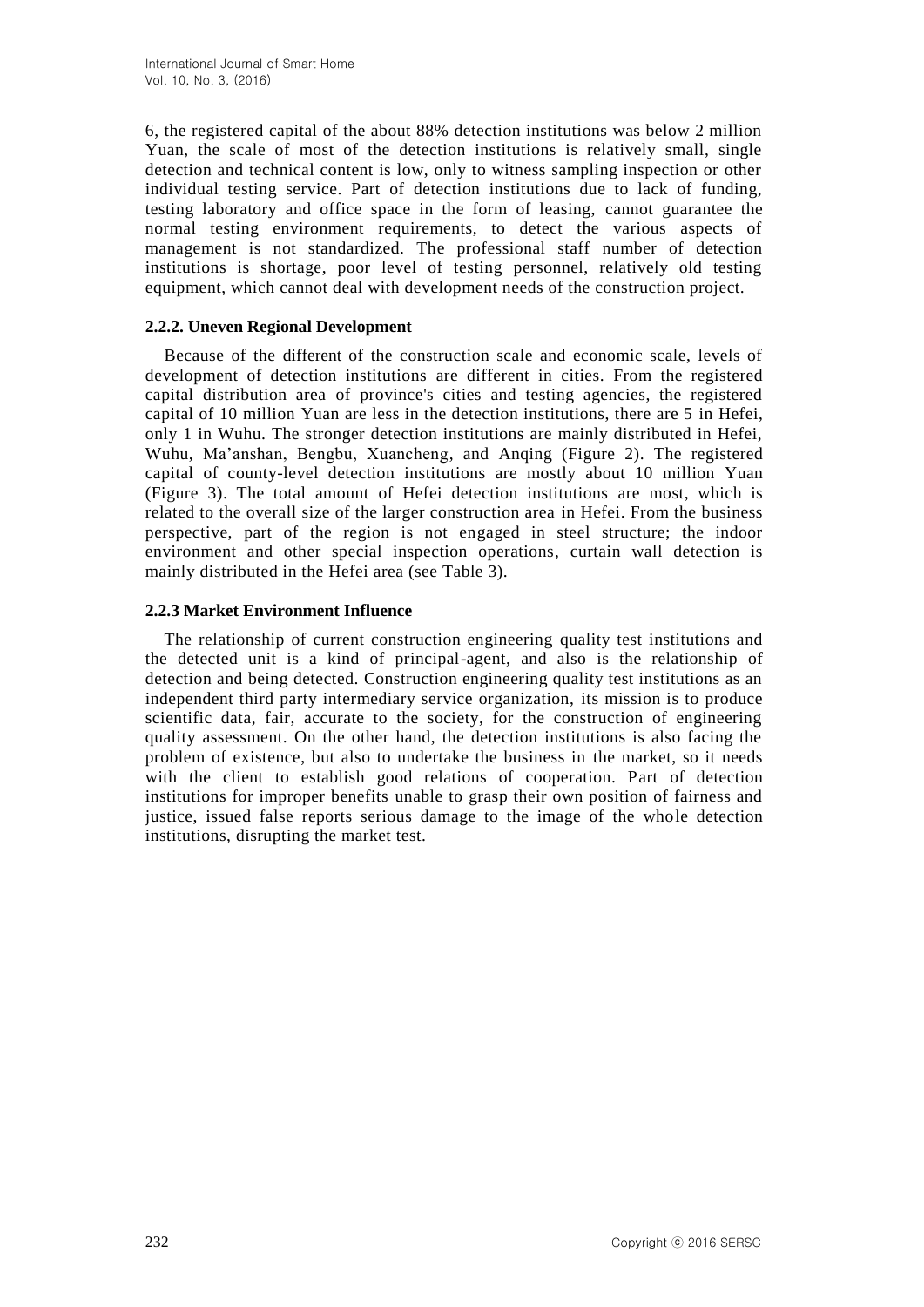

**Figure 2. The Map of Administrative Division of Anhui Province**



**Figure 3. The Distribution of Registered Funds in Every Area of Anhui Province**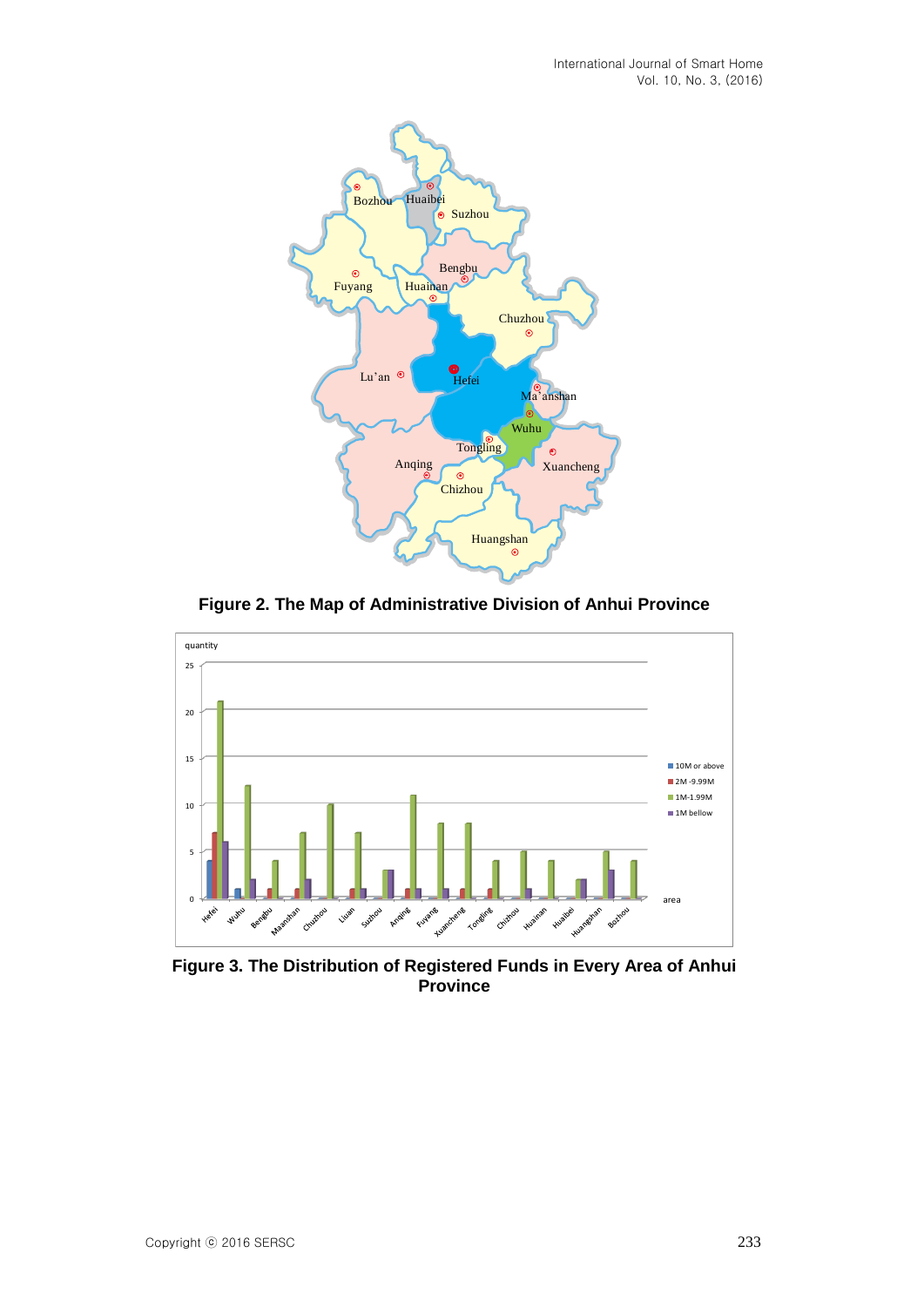| Area      | 2010<br>(m <sup>2</sup> ) | 2020<br>(m <sup>2</sup> ) | Number                   | Professional detection category |           |           |    |           |           |           |  |
|-----------|---------------------------|---------------------------|--------------------------|---------------------------------|-----------|-----------|----|-----------|-----------|-----------|--|
|           |                           |                           |                          | <b>WS</b>                       | <b>BS</b> | <b>MS</b> | CW | ES        | <b>SS</b> | IE        |  |
| Hefei     | 334                       | 425                       | 29                       | ●                               | $\bullet$ | $\bullet$ |    | $\bullet$ |           |           |  |
| Wuhu      | 150                       | 195                       | 10                       | $\bullet$                       | $\bullet$ | $\bullet$ |    | $\bullet$ | $\bullet$ | $\bullet$ |  |
| Bengbu    | 115                       | 165                       | $\overline{2}$           | $\bullet$                       |           | $\bullet$ |    | ●         | $\bullet$ | $\bullet$ |  |
| Huainan   | 118                       | 165                       | 3                        | $\bullet$                       |           | $\bullet$ |    | $\bullet$ | $\bullet$ | ●         |  |
| Huaibei   | 77.1                      | 96.2                      | 3                        | $\bullet$                       | $\bullet$ |           |    | $\bullet$ |           | $\bullet$ |  |
| Suzhou    | 65                        | 73                        | $\overline{2}$           | ●                               |           | $\bullet$ |    | $\bullet$ |           |           |  |
| Anging    | 100                       | 142                       | $\overline{4}$           | $\bullet$                       | $\bullet$ | $\bullet$ |    |           |           |           |  |
| Lu'an     | 40.5                      | 82                        | $\overline{4}$           | $\bullet$                       |           | $\bullet$ |    | $\bullet$ | $\bullet$ | ●         |  |
| Fuyang    | 82.8                      | 140                       | $\overline{\mathcal{A}}$ | $\bullet$                       | $\bullet$ |           |    |           |           |           |  |
| Chuzhou   | 55                        | 95                        | 3                        | $\bullet$                       | $\bullet$ |           |    | ●         | $\bullet$ | $\bullet$ |  |
| Ma'anshan | 110                       | 124                       | $\overline{7}$           | $\bullet$                       | $\bullet$ | $\bullet$ |    | ●         | $\bullet$ | ●         |  |
| Chizhou   | 25.3                      | 45                        | $\overline{2}$           | $\bullet$                       | $\bullet$ |           |    | $\bullet$ |           | $\bullet$ |  |
| Tongling  | 63                        | 80                        | 3                        | $\bullet$                       | $\bullet$ | $\bullet$ |    | $\bullet$ |           |           |  |
| Xuancheng | 43                        | 65                        | 3                        | $\bullet$                       |           | $\bullet$ |    |           | $\bullet$ |           |  |
| Huangshan | 31                        | 57                        | 3                        | $\bullet$                       |           |           |    |           |           |           |  |
| Bozhou    | 50                        | 70                        |                          |                                 |           |           |    |           |           |           |  |

**Table 3. The Planning Land Scale of City Center and the Number and Professional Detection Category of Detection Institution**※

 $\mathbb{X}$ the data from "the overall planning of land use in Anhui province (2006-2020)" [3]

# **2.2.4. Supervision Difficult**

There is a lack of systematic understanding of the entire process of construction quality formation and not enough effort in supervising key steps [4]. Although our country in order to standardize the testing market, the introduction of all kinds of legal documents of the relevant departments, to constrain chaos of testing market, but due to the lack of legal document operation, supervision and management information system is not perfect, the control effect is not ideal, and not to ensure scientific and impartiality of engineering quality detection results. The engineering quality problems, only for the construction units, construction units, engineering supervision units' responsibility, responsibility of detection units often do not pay attention. Although the introduction of a variety of documents and measures of the construction administrative departments, a clear inspection agency shall bear the legal responsibility of the detection data, but due to the system of investigating the responsibility of the main parties involved in the test is not perfect, the lack of specific operational provision is difficult to implement. In addition, the detection process of sampling, sample preparation, testing, data processing and other links, regulatory difficult, detection results depends on the self-discipline behavior of testing personnel and institutions in the very great degree.

# **3. Layout Planning**

# **3.1. Principle**

Under the guideline of scientific development, combined to play the role of market mechanism and strengthen the administrative supervision, a comprehensive upgrade of Anhui construction engineering quality testing industry, implementation of the province's total construction scale consistent with detection capability, to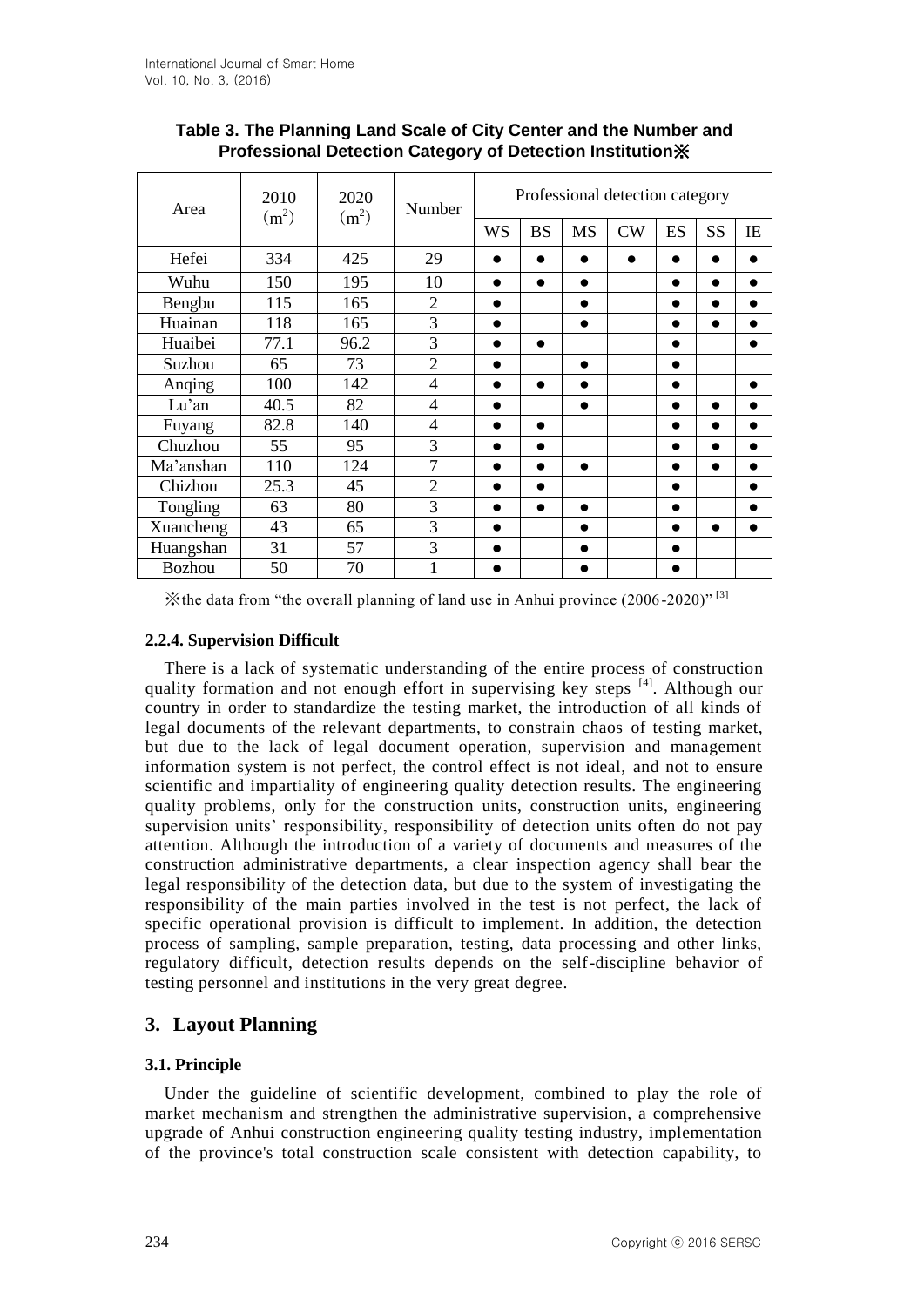further standardize the implementation of various cities and regional supply and demand balance based on the detection institutions, reasonable institutional layout, market order, the industry as a whole to enhance the level of science and technology detection, detection of institutional distribution close to the project, to meet the needs of the construction engineering quality control.

#### **3.1.1. Total Control**

At present, Anhui province has 158 construction engineering detection institution, can basically meet the construction projects in provincial quality control need, the number has become saturated, and the next 3 years the number of construction projects increase modest, therefore, to maintain the existing number of invariant detection institution from the overall.

#### **3.1.2. Structure Optimization**

Provincial and municipal center detection institution as a leader, can lead the development of detection industry; county-level detection institution based on solving the witness sampling and the structure detection. The arrangement and number of detection institutions should be consistence with area size and area of infrastructure, the layout of detection institutions has to be balanced.

#### **3.1.3. Capacity Lifting**

With the development of the construction industry level, to strengthen the capacity of existing construction test institutional, actively promote the transformation and upgrading of the existing means of detection and the introduction of talent, improve the management level of detection institutions, and actively carry out research on methods and detection technology, to ensure the effective supervision of construction project quality control.

#### **3.1.4. Moderate Competition**

Abide by the rules of the relationship between market supply and demand, it is necessary to avoid the excess of detection ability lead to vicious competition, but also to prevent the local monopoly due to the shortage of detection ability. Detection ability in the region of large scale construction is slightly higher than the actual demand, to form a moderate competition.

#### **3.1.5. Specification Development**

It has to strengthen the supervision of day-to-day work of the inspection institutions. Interactive of quality supervision and testing of engineering should be implemented from the technical, remote video can supervise the detection of on -site inspection. The qualification of project quality supervision and management of institutions and personnel management together, regularly publish the credit ranking. For the detection of low credit rating agencies must focus on examination of qualification verification. Detection institutions having criticism and bad r ecord limit the expansion of illegal, and resolutely clear out market for violation inspection personnel detection institutions.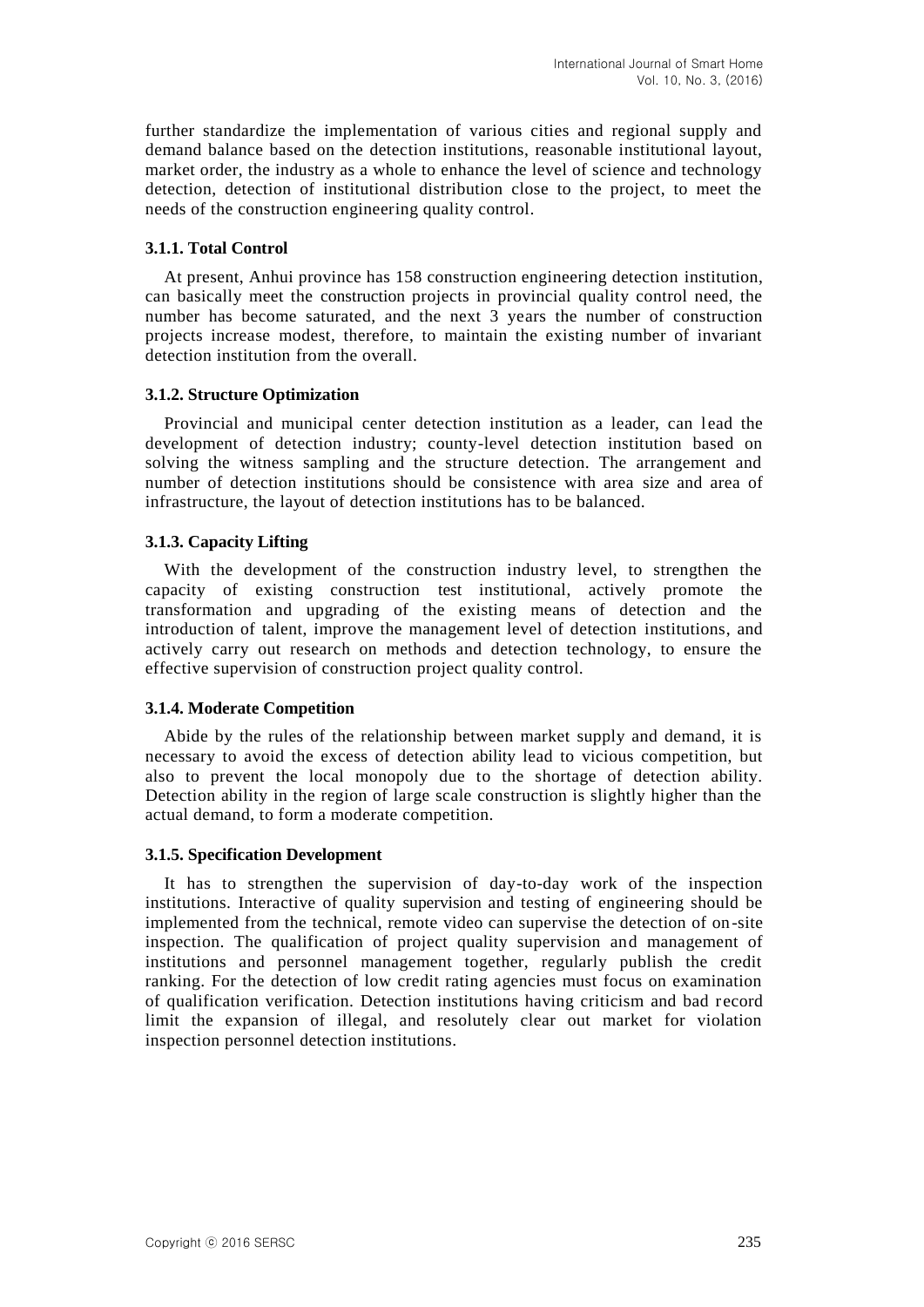# **3.2. Measures and Suggestions [5-7]**

# **3.2.1. To optimize the Detection Mechanism**

According to the related document spirit of Anhui Provincial Living and Construction Office, combined with the detection ability and distribution of detection enterprise and the construction scale, it has to do layout work within 3 years of testing organizations. In principle, each county to set up 1 detection institution; according to the urban planning and construction area of city center, the establishment of 1 detection institution per 50 square kilometers, the city of not less than 2 testing organizations. The county detection institution is based on the service of testing of the main structure and witness sampling; the municipal inspection agencies should actively develop and perfect the special test, testing agencies to undertake the business of detection region. Detection methods of related industries are encouraged to research by detection institution, and actively expand the business to other industries or neighboring provinces.

## **3.2.2 To enhance the Overall Level of the Testing Agencies**

Based on the comprehensive mapping survey of construction engineering quality test institutions, combined with good experience of neighboring provinces, actively encourage the detection institutions to enhance the detection ability and technical innovation, improve the level of development of the industry. During three years (2015-2017), the inspection agency should be in accordance with the specification and volume of business with sufficient detection test site, test environment can meet the requirements of specification, testing items testing organization 100% inspection parameters; the elimination of backward detection equipment, to reduce the interference of human factors on the test results, in order to improve the automation level of detection equipment, the key parameters automation quantity can reach more than 90%; all personnel have 100% certificates; actively introduce talents, the bachelor degree or above of personnel and testing process management accounted for more than 85%; research institutions have to carry out new techniques and methods of detection, and actively participate in scientific research project and research the formulation of testing standards.

#### **3.2.3. To strengthen Supervision of Inspection Institutions**

Fully playing the role of quality supervision institutions at all levels, there is not less than 1 times of the supervision each year for testing institutions; the quantities of annual inspection are not less than 20% of the total number of detection institutions; through the establishment of dynamic supervision model, such as the real-time data transmission for conventional material testing, real-time reporting of pile foundation detection data from the source. 100% monitoring of the raw materials of construction engineering; regularly carry out capacity verification activities, and publish the results.

# **4. Summary**

The status and present problems of Anhui provincial construction engineering quality inspection were analyzed to identify significant research associated with advanced construction test technology. With the overall progress of the construction industry, there appear some problems of construction engineering quality inspection institutions such as management norms, uneven regional development, market environment influence, and supervision difficult. The Layout planning and Some Measures and suggestions were proposed in this paper. In order to meet the diverse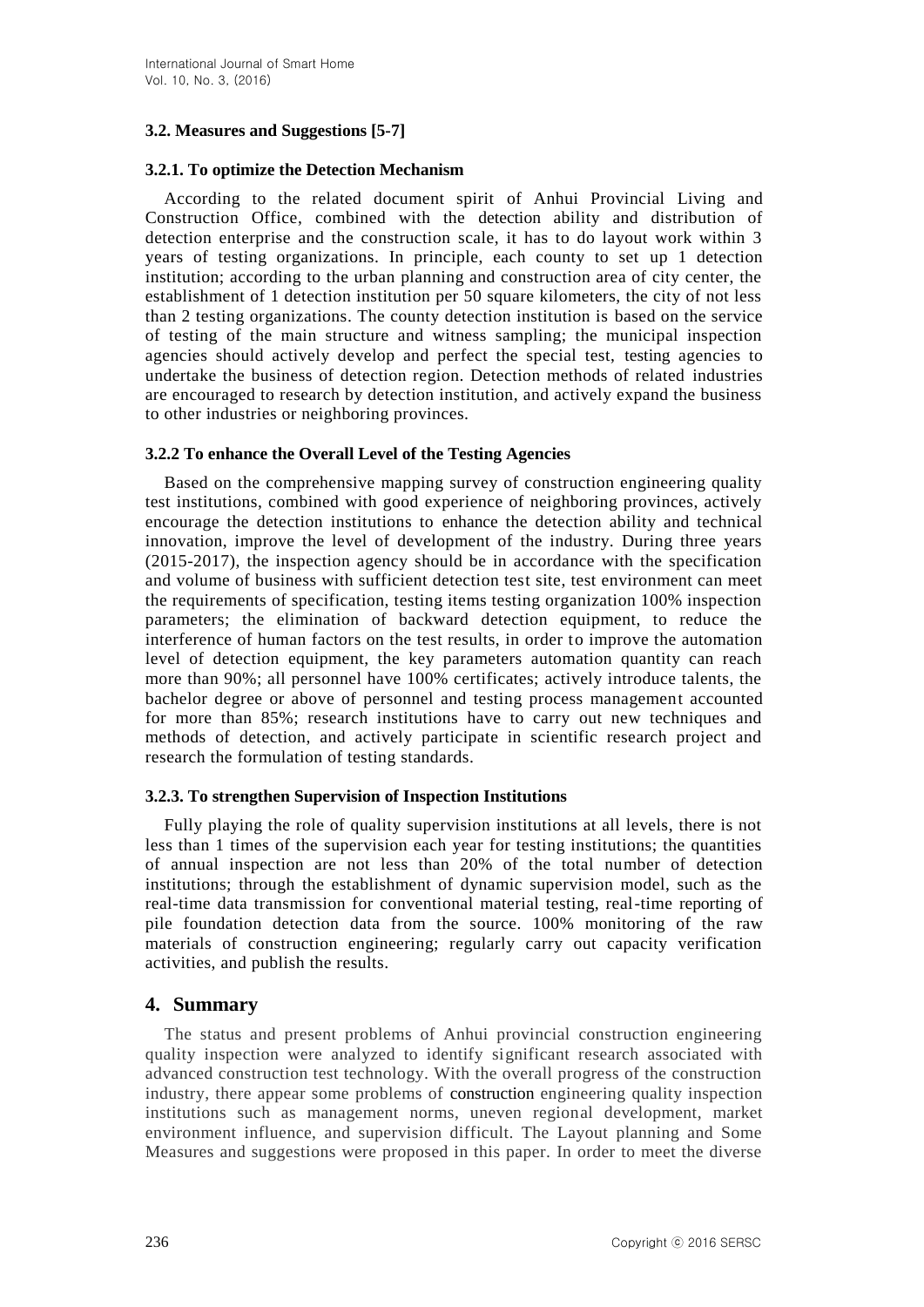needs of the construction engineering quality inspection, the following suggestions will be conducive to the healthy and sustainable development of the industry.

To encourage the existing detection institutions bigger and stronger

To strengthen the management of the detection institutions into Anhui provinces

To strengthen supervision and standardize the behavior detection

To encourage the public participation and play the association strength

To encourage technological progress of existing detection institutions

To stimulate innovation and realize more rapid progress.

## **Acknowledgments**

This work was financially supported by the Young Talents Funds (2012SQRW291ZD and 2012SQRW092) and Humanities and Social Sciences project (SK2013B110) of Anhui provincial university, and College Students' Science and Technology Innovation Foundation (201310878018).

# **References**

- [1] S. Chen and Y. Zhang, "Current situation and development strategy of construction engineering quality inspection", Urban construction theory research, vol. 16, no. 3, **(2012)**, pp. 211-213.
- [2] Y. Li, N. Cui and Z. Wang, "Strengthen Testing Management and Improve Construction Quality", Anhui architecture, vol. 199, no. 5, **(2014)**, pp. 94-95.
- [3] Information on: http://www.guotuzy.cn/html/1312/n-163428.html.
- [4] D. Sun, C. Han and J. You, "Chinese Legal System in Construction Quality Test Industry", Strengthen. Journal of Tongji University (Natural Science), vol. 33, no. 4, (**2005**), pp. 554- 558.
- [5] J. Wong and H. Li, "Intelligent building research: a review", Automation in Construction, vol. 14, no. 1, **(2005)**, pp. 143-159.
- [6] H. Son, C. Kim, H. Kim, S. H. Han and M. K. Kim, "Trend Analysis of Research and Development on Automation and Robotics Technology in the Construction Industry", KSCE Journal of Civil Engineering, vol. 14, no. 2, **(2008)**, pp. 131-139.
- [7] Information on: http://wenku.baidu.com/link?url=OkONYhZdOMvHCfPoVV9NjrJjA61Fh\_p Dh19QWpRZN5HAsTS0RyHgkv8x-OOMWGomrLx3J1dZtY8kLp11Z1P6TRVRPHK7zvOJovn YYYDEEe.